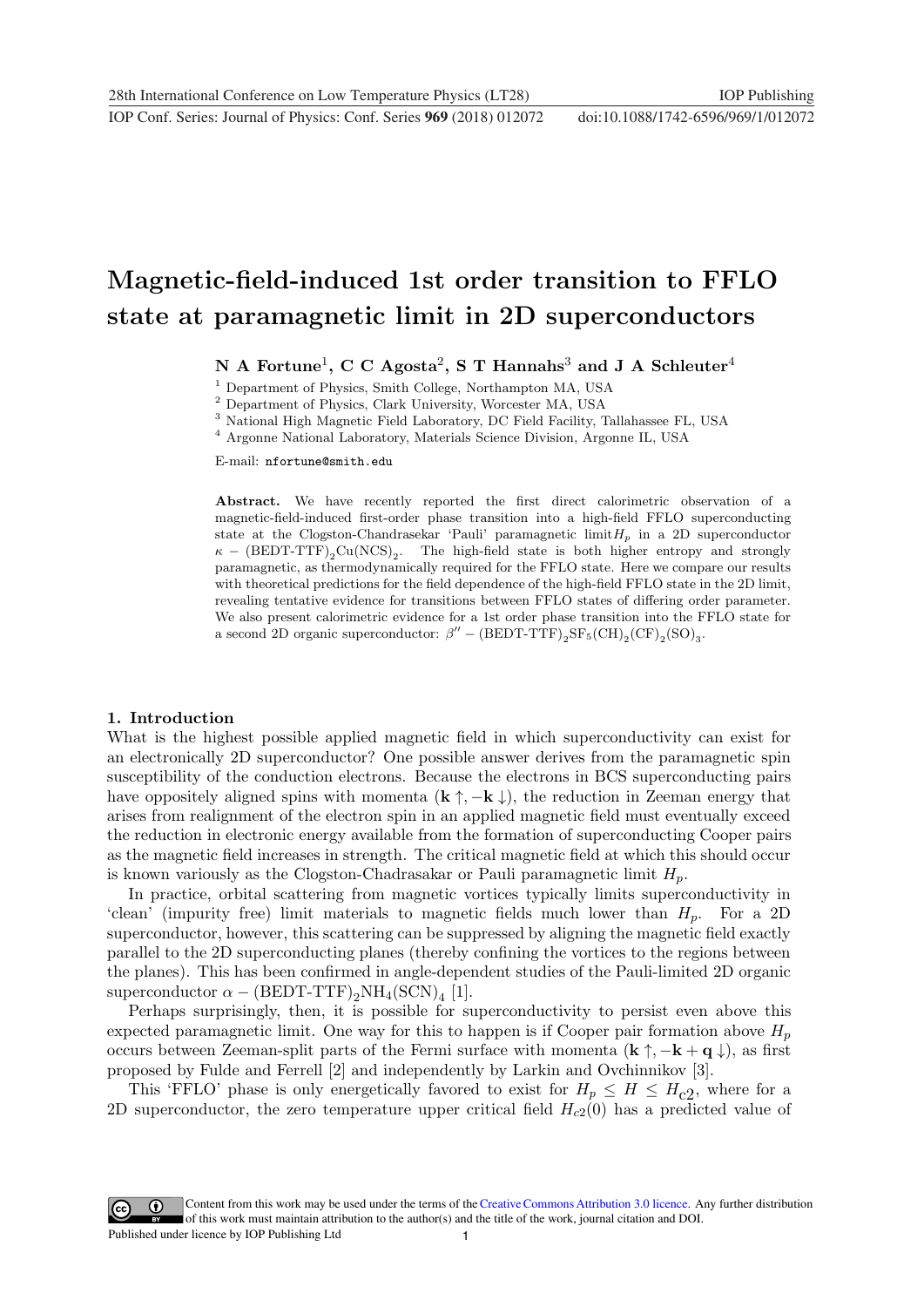



Figure 1. Previously reported transition points for the  $H_{c2}$  (solid symbols) and FFLO (hollow symbols) phase boundaries for  $\kappa$  −  $(BEDT-TTF)_{2}Cu(NCS)_{2}$  for a magnetic field applied parallel to the 2D superconducting layers. Our penetration depth measurements [4] are shown as green lines. Calorimetric measurements by Lortz [5] are shown as red stars. Magnetic-torque measurements by Bergk [6] and Tuschiya [7] are shown as blue diamonds/ triangles and purple hourglass symbols, respectively. NMR measurements by Wright [8] and Mayaffre [9] are shown as black squares and circles, respectively.

 $H_{c2}^{2D}(0) \approx 1.42$  H<sub>p</sub>. [10–12]. In addition, the temperature cannot exceed a critical value T<sup>\*</sup> where  $T^* = 0.56 T_c$  [11; 13]. For a 2D superconductor like  $\kappa - (ET)_2Cu(NCS)_2$  with a zero field superconducting critical temperature  $T_c = 9.1 \pm 0.2 \text{ K } [4; 5]$  and a Pauli limit  $H_p = 20.7 \pm 0.4 \text{ T}$ [4; 8], theory then predicts  $T^* = 5.1 \pm 0.1$  K and  $H_{c2}^{2D}(0) = 29.5 \pm 0.7$  T.

As noted by Matsuda and Shimahara [12], the q vector in the FFLO phase gives rise to spatial symmetry breaking, but because of the symmetry of the system, there is more than one equivalent q which gives the same upper critical field. In general, the superconducting order parameter  $\Delta(\mathbf{r})$  at any particular magnetic field can be expressed as a linear combination of plane waves [3]. The 'FF' order parameter initially proposed by Fulde and Ferrell [2] corresponds to a single plane wave with  $\Delta(\mathbf{r}) = \Delta_1 \exp^{i\mathbf{q}\cdot\mathbf{r}}$ , which results in de-pairing of part of the Fermi surface at  $H_p$  and an increase in entropy at the crossover from the BCS to the FF superconducting phase [2]. The 'LO' order parameter initially proposed by Larkin and Ovchinnikov [3] corresponds to the linear combination of two plane waves with  $\Delta(\mathbf{r})=2\Delta_1 \cos(\mathbf{q}\cdot\mathbf{r})$ , resulting in a 1D spatial oscillation of the order parameter with wavelength  $2\pi/q$  and planes of paramagnetic spins at the nodes. Here too there is an increase in entropy upon crossing over to the LO phase [14; 15].

## 2. Experimental results for  $\kappa - (BEDT-TTF)_{2}Cu(NCS)_{2}$

Previous calorimetric [5] and magnetic torque [6; 7] and measurements on this material have presented thermodynamic evidence for a change in curvature of the superconducting to normal state phase boundary  $H_{c2}(T)$  at what was inferred to be the high temperature onset of an FFLO superconducting phase. They have, in addition, reported direct observations of an FFLO phase transition, but as shown in Fig. 1, the locations, curvatures, and temperature dependences of the reported phase boundaries are in contradiction with each other, with penetration depth measurements [4], and, at low temperature, with NMR measurements[8; 9]. The hollow red stars hugging the  $H_{c2}(T)$  phase boundary represent a 1st order transition initially thought to represent the crossing of the FFLO phase boundary [5] but are now attributed [16] to a small out of plane component of the magnetic field and the corresponding emergence of a vortex phase near  $H_{c2}$ . The divergence in the magnetic torque measurements may reflect the difficulty in determining strongly magnetic-field-angle-dependent phase boundaries with a measurement that requires the rotation of a sample in magnetic field.

For comparison, our own recent calorimetric measurements of the magnetic-field-dependent specific heat for  $\kappa$  –  $(ET)_{2}Cu(NCS)_{2}$  for a magnetic field applied parallel to the 2D superconducting planes are shown in Figs. 2 and 3. Like the NMR measurements, our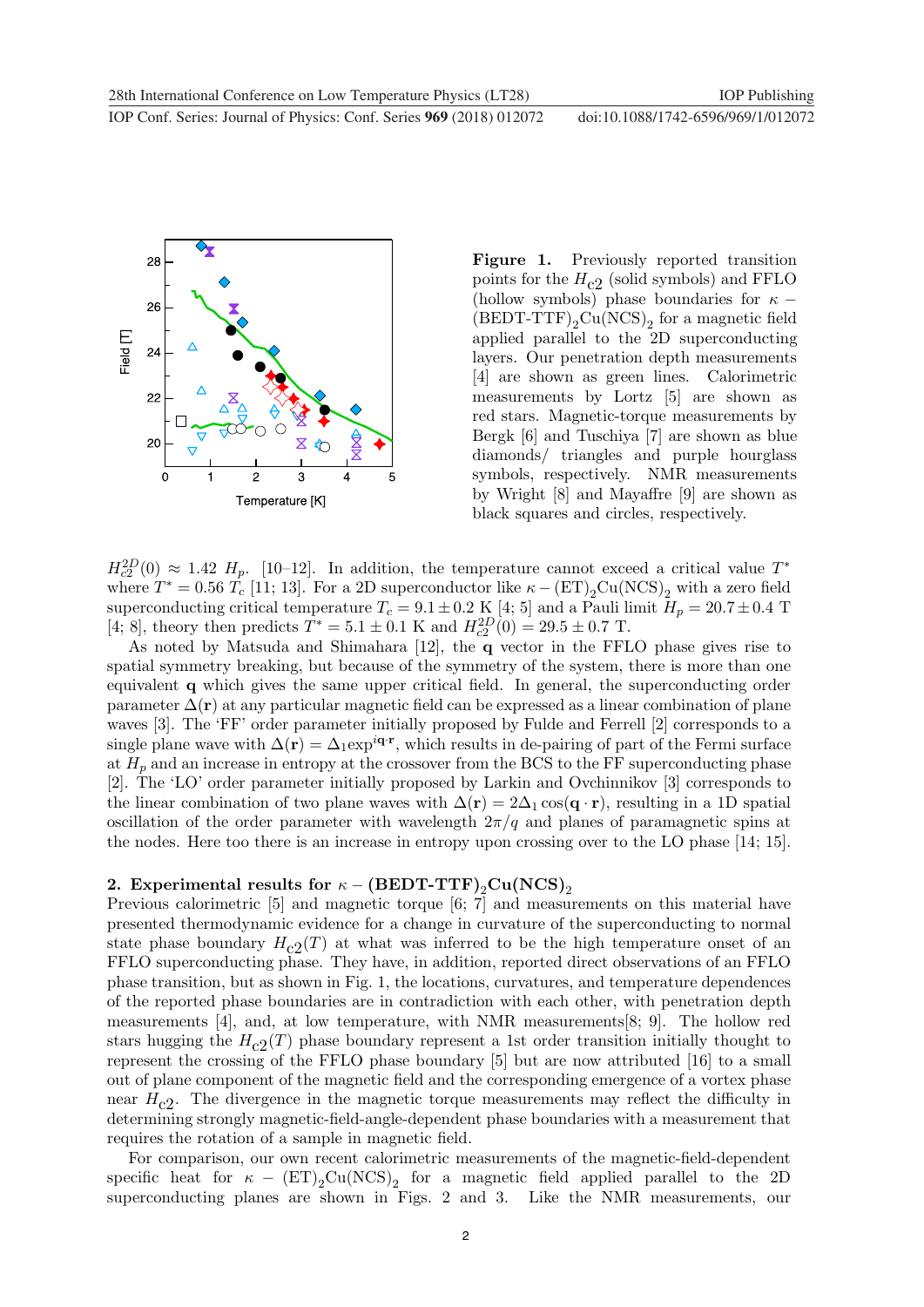**1234567890** ''"" IOP Conf. Series: Journal of Physics: Conf. Series **969** (2018) 012072 doi :10.1088/1742-6596/969/1/012072



Figure 2. Magnetic-field induced change (solid for sweep up, dotted for sweep down) in the specific heat of  $\kappa - (ET)_2Cu(NCS)_2$  for fields applied parallel to the superconducting layers.  $\Delta C/T$  is set equal to zero above  $H_{c2}$ . A hysteretic first order phase transition at  $H_p = 20.7 \pm 0.4$  T into the FFLO superconducting phase followed by a rise in specific heat at the system approaches the normal state is visible at low temperature. The dashed vertical lines are guides to the eye marking  $H_p$ , the end of the hysteretic bubble in  $C(H)$  above  $H_p$ , and breaks in the slope of  $C(H)$  at fields corresponding to possible phase transitions within the FFLO region.

measurements have the advantage of being able to use the angle dependence of  $H_{c2}(\theta)$  to orient the sample in field [17]. At low temperatures, as shown in Fig. 2, a hysteretic first order phase transition at  $H_p = 20.7 \pm 0.4$  T into the FFLO superconducting phase followed by a rise in specific heat at the system approaches the normal state is visible, and as is shown the phase diagram presented in Fig. 4, the calorimetrically determined locations of both transitions are in good agreement with NMR measurements [8; 9]. Magnetocaloric measurements [18] indicate that the system above  $H_p$  is paramagnetic, as expected for the FFLO state; the upward curvature of  $C_p(H)$  is characteristic of strongly Pauli-paramagnetic superconductors at low T [19].

Looking closer within the FFLO superconducting region, we find additional fine structure in the form of (1) a hysteretic bubble in the specific heat  $C_T(H)$  extending approximately 3 tesla above  $H_p$  and (2) in the form of apparent changes in slope of  $C_T(H)$  just below the upper critical field phase boundary  $H_{c2}$  and the field-independent normal state. Interestingly, the collapse of the bubble in the 23 - 24 tesla region coincides with a pronounced drop in  $\left| dM/dT \right|$  seen in the magnetocaloric effect. These phenomena are suggestive of an predicted change in the orientation of those spins at this field due to a change in the FFLO superconducting order parameter from 1D to 2D [13]. At higher temperatures, a broad peak emerges at high field, terminating at  $H_{c2}(T)$ . A strong temperature-dependent enhancement is seen in the NMR relaxation rate over the same field range at these temperatures [9], indicating that the Schottky-like peaks may arise from strong temperature-dependent spin flip scattering within the superconducting state.

#### 3. Predictions for field-induced FFLO states in a 2D superconductor

The additional features seen in the specific heat and magnetocaloric effect above  $H_p$  may indicate the existence of phase transitions within the FFLO region. Several theoretical proposals can be found in the literature [12] but we restrict ourselves here to a comparison of our experimental results with that expected for a 2D superconducting film in the FFLO state [13].

For a 2D superconducting film, Shimahara [13] predicts that the originally proposed 1D planar spatially modulated 'LO' order parameter [3]  $\Delta(\mathbf{r})=2\Delta_1 \cos(\mathbf{q}\cdot\mathbf{r})$  remains the lowest energy configuration just below  $T^*$  (where  $T_c$  is the zero field superconducting critical temperature and  $T^* = 0.56 T_c$  is the FFLO superconducting critical temperature ) but as the temperature lowers still further, a sequence of transitions to other FFLO phases with larger numbers of nodes are predicted to occur. The argument is that increasing the number of plane waves increases the number of nodes, thereby increasing the area over which the superconducting order parameter is small, which in turn leads to a reduction in the Pauli paramagnetic energy of the quasiparticles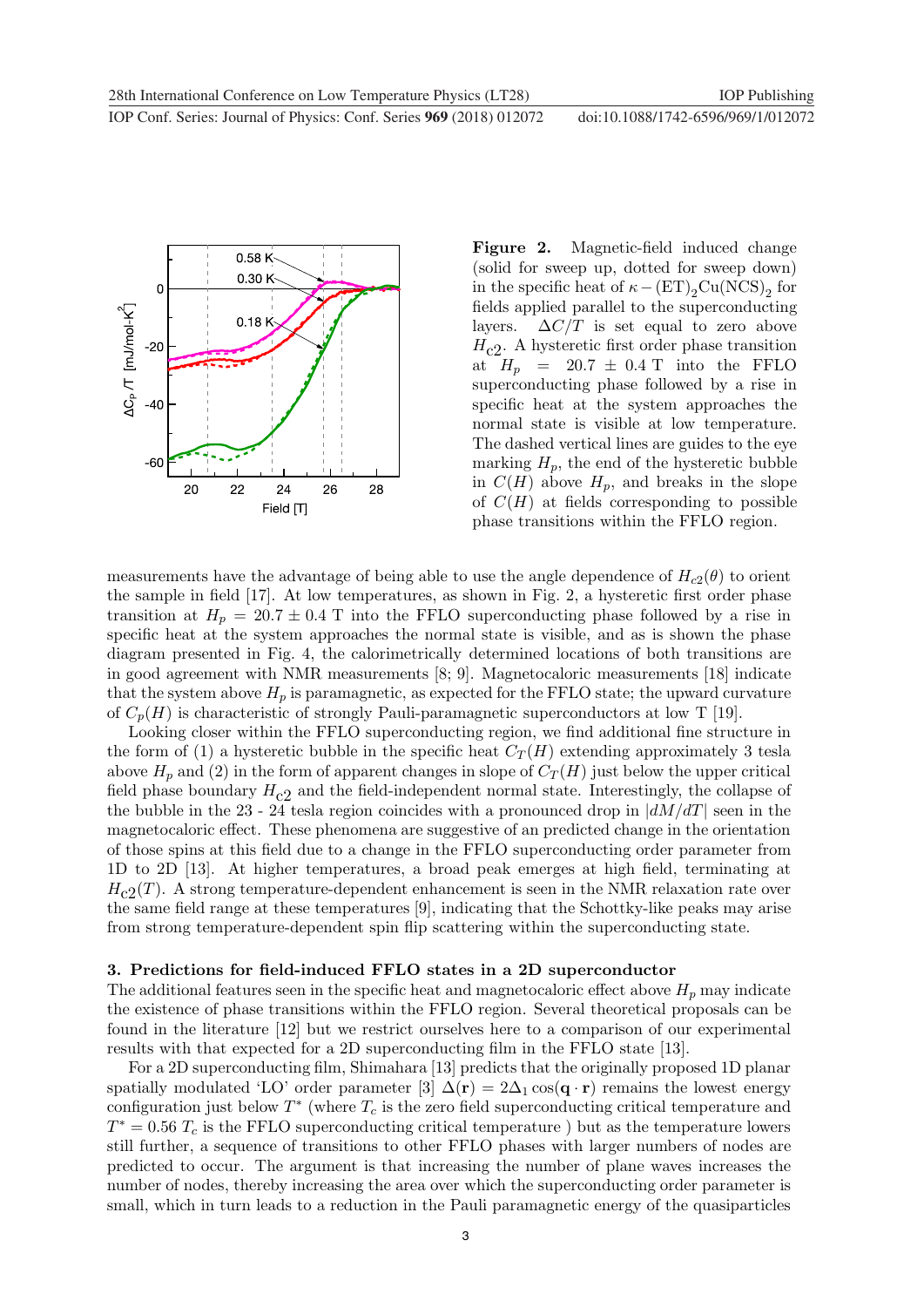

Figure 3. Relative change in the specific heat (scaled by temperature) of  $\kappa$  −  $(BEDT-TTF)_{2}Cu(NCS)_{2}$  with magnetic field for fields applied parallel to the superconducting layers. At higher temperatures, broad peak emerges at high field, terminating at  $H_{c2}(T)$ . A strong enhancement is seen in the NMR relaxation rate over the same field range at these temperatures [9]. The FFLO transition at  $H_p$  is visible as a small bump at 0.78 K then as a slope change at higher T. Dashed lines are the same as in Fig. 2. Identified from changes in slope of  $C(H)$  at lower T, they may correspond to the locations in field of phase transitions to FFLO states of different symmetries, as predicted for FFLO superconductors in the 2D limit [13].



**Figure 4.** Phase diagram for  $\kappa$  –  $(BEDT-TTF)_{2}Cu(NCS)_{2}$ , showing locations of the FFLO phase boundary at  $H_p = 20.7$  T and  $H_{c2}(T)$ . Our calorimetric [18], magnetocaloric [18], and penetration depth [4] data are shown as solid black circles, solid red diamonds, and hollow green circles, respectively. NMR results are shown as hollow black [8] and blue [9] squares. Additional features in the calorimetric and magnetocaloric data are shown as hollow black circles and hollow red diamonds. Dashed lines represent predicted phase transitions [13] for a 2D superconductor with s-wave pairing to FFLO states of different symmetries. For d-wave pairing, only one transition within the FFLO state (at 26.5 T) should occur instead of the three shown here.

excited around the nodes and a consequent gain in spin-polarization energy [12; 13].

For a superconductor with s-wave pairing, four different FFLO phases are expected, beginning with the 1D planar LO phase for 0.24  $T_c \le T \le T^* = 0.56 T_c$  followed by a state with triangular symmetry for 0.16  $T_c \le T \le 0.24$   $T_c$ , a state with square symmetry for 0.05  $T_c \le T \le 0.16$   $T_c$ , and finally a state with hexagonal symmetry for  $T \leq 0.05$   $T_c$ . For a superconductor with dwave pairing, the more restrictive symmetry of the superconducting pairing means that only two phases are expected: the LO phase for 0.06  $T_c \leq T < T^* = 0.56$   $T_c$  and the square state for  $T \leq 0.06$   $T_c$ . We can determine the fields at which field-induced transitions to the LO, triangle ( $\triangle$ ), square ( $\Box$ ), and/or hexagonal ( $\Diamond$ ) states should occur by finding the value  $H_{c2}(T)$ corresponding to each of these temperatures.

As the nature of the superconducting pairing in  $\kappa - (BEDT-TTF)_{2}Cu(NCS)_{2}$  is still a matter of debate [20], we consider each prediction in turn. For  $\kappa$  – (BEDT-TTF)<sub>2</sub>Cu(NCS)<sub>2</sub>, Shimahara's theory for s-wave pairing predicts that field-induced transitions to various FFLO states should occur at  $H_{LO} = 20.1$  T,  $H_{\triangle} = 24.0$  T,  $H_{\square} = 25.4$  T, and  $H_{\square} = 26.8$  T. If we instead assume d-wave pairing, the transition to the 1D LO state again occurs at  $H_{LO} = 20.1$  T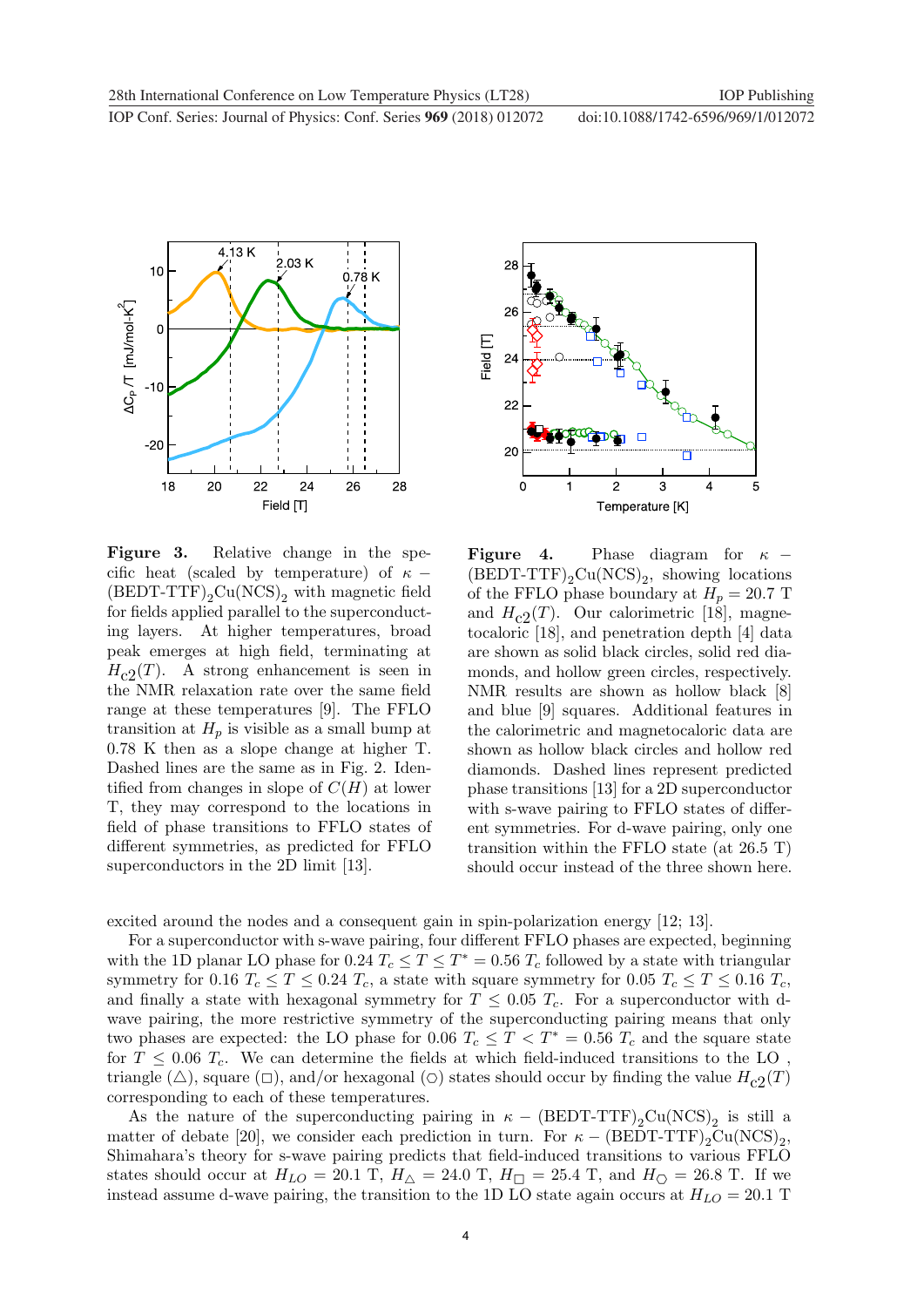followed by a single transition with the FFLO state to a 2D square state at  $H_{\Box} = 26.5$  T.

The critical fields for the predicted transitions within the FFLO state for s-wave pairing are shown as dashed lines in Fig. 4. As seen in Fig. 4, there is at least a plausible correspondence between theory and experiment, suggesting that there is indeed a cascade of field-induced phase transitions to FFLO states with differing 1D and 2D order parameters (provided that the features identified here in the specific heat and the magnetocaloric effect correspond to phase transitions and that the system can be properly modeled as a s-wave pairing superconductor in the 2D superconducting limit). Higher resolution measurements of specific heat and NMR as a function of field and temperature are needed to verify the tentative conclusion reached here. Of particular interest would be a comparison of measurements as a function of temperature for each of the proposed high field FFLO states.

# 4. Preliminary results for  $\beta'' - (BEDT-TTF)_2SF_5(CH)_2(CF)_2(SO)_3$

The calorimetric signature of the FFLO phase transition in  $\kappa - (BEDT-TTF)_{2}Cu(NCS)_{2}$  is strongly field-orientation dependent, disappearing for a rotation of less than 1◦ [18], as expected for a 2D superconductor where the exclusion of magnetic vortices from the superconducting layers needed to achieve the FFLO state relies on a parallel orientation of the applied field relative to the layers. If our interpretation is correct, however, then we should expect to see (1) corresponding first-order phase transitions at  $H_p$  into FFLO states in related 2D organic superconductors in the clean impurity-scattering-free limit and (2) a strong field-angledependence of the FFLO states.

As a test, we have carried out preliminary results for angle-dependence of the heat capacity as a function of field  $C(H)$  for the highly 2D superconductor  $\beta''$  –  $(BEDT-TTF)_{2}SF_{5}(CH)_{2}(CF)_{2}(SO)_{3}$  with  $T_{c} = 4.3$  K [16]) at 200 mK. As seen in Fig. 5, we observe for the field-parallel sample orientation a hysteric first order phase transition in a narrow region centered around  $9.1 \pm 0.5$  tesla followed by transition to the normal state at approximately 13 tesla, in agreement with expectation. We also find that the calorimetric signature of the hysteretic 1st order FFLO phase transition disappears for a change in sample orientation  $\Delta$  as small as 0.04° and that this change is also accompanied by a steep drop in the superconducting critical field. Although initial empirical determinations put  $H_p$  and  $H_{FFLO}$  for this material in the range of 9.7 T to 10.5 T [4; 16; 22], our lower value for  $H_{FFLO}$  is consistent with both a recent NMR observation [21] of a phase transition from a uniform superconducting



Figure 5. Dependence of the magneticfield-dependent heat capacity of  $\beta''$  –  $(BEDT-TTF)_{2}SF_{5}(CH)_{2}(CF)_{2}(SO)_{3}$  on magnetic field orientation at 200 mK. A first order transition to a field-induced FFLO superconducting state is observed for the  $0°$  plane parallel orientation at a field consistent with a recent NMR determination for  $H_{FFLO}$  of  $9.3 \pm 0.1$  T [21]. The calorimetric signature of the hysteretic 1st order FFLO phase transition disappears for a change in sample orientation  $\Delta\theta$  as small as 0.04°. This change is also accompanied by a steep drop in the critical field, as expected for a 2D superconductor.